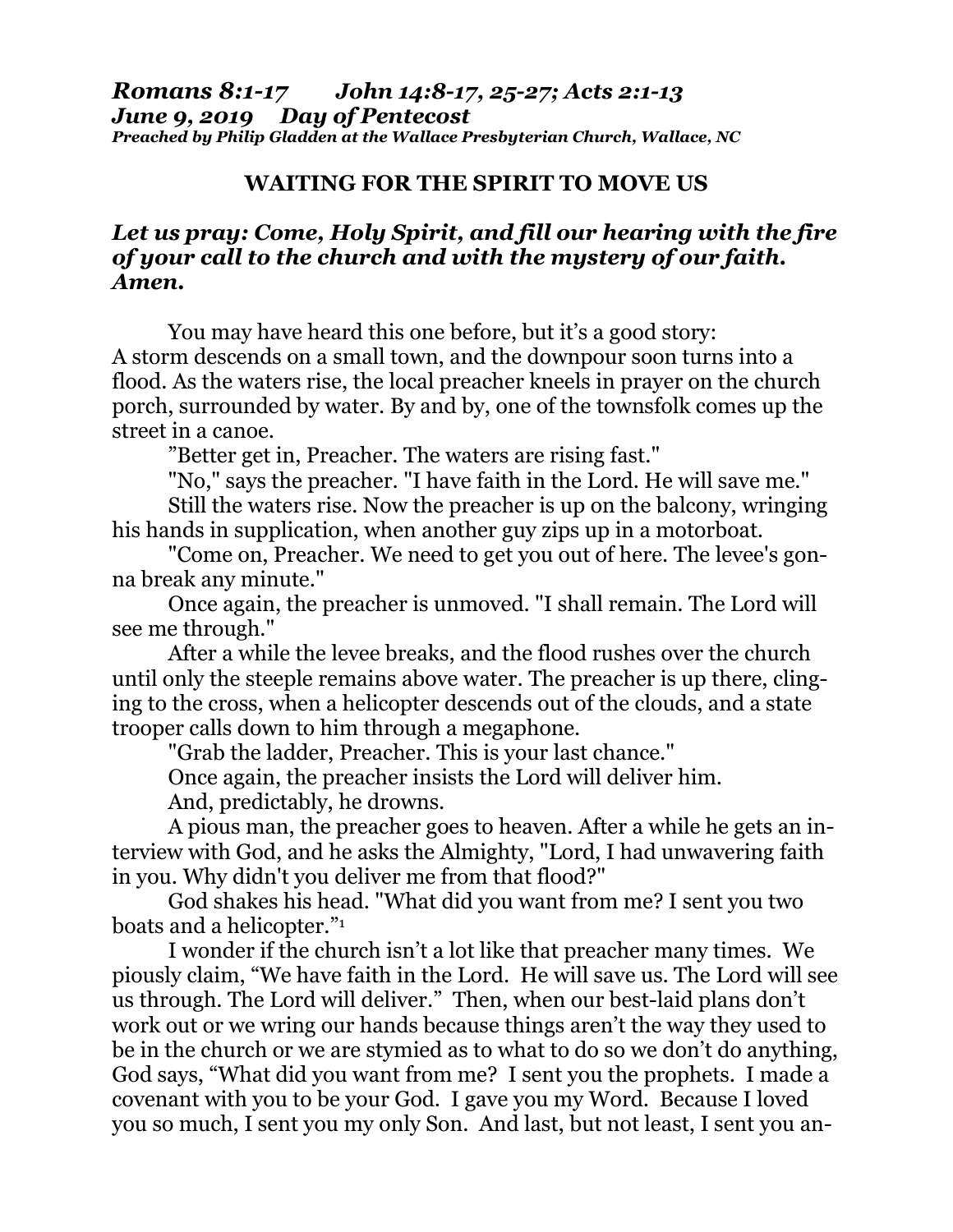other Advocate to be with you forever and to give you the power to do the works that Jesus was doing while he was on earth."

On this Day of Pentecost, when we celebrate God's gift of the Holy Spirit to the church, I'd like for us to think about two ideas that, at first glance, seem to be at odds with one another: on the one hand, waiting on the Spirit to move us and, on the other hand, being active for God.

As Jesus was saying goodbye to his disciples just before he died, he made them an astounding promise: "Very truly I tell you, the one who believes in me will also do the works that I do and, in fact, will do greater works than these, because I am going to the Father." (John 14:12) However, Jesus didn't leave them on their own after wishing them "Good luck!" with their ministry. Instead, Jesus made another powerful promise to them: "If you love me, you will keep my commandments. And I will ask the Father, and he will give you another Advocate, to be with you forever. This is the Spirit of truth, whom the world cannot receive, because it neither sees him nor knows him. You know him, because he abides with you, and he will be in you." (John 14:15-17)

The disciples might have been frightened at the idea that they would be asked and expected to do the things Jesus had been doing, and even greater things. Then again, they might have been rarin' to get started right away with their ministry. Either way, they needed to wait on the Spirit to move them. And that's exactly what Jesus told them to do, as we read in Acts 1, the prelude to the story of Pentecost in Acts 2. Luke writes, "While staying with them, he ordered them not to leave Jerusalem, but to wait there for the promise of the Father. . . So when they had come together, they asked him, 'Lord, is this the time when you will restore the kingdom to Israel?' He replied, 'It is not for you to know the times or periods that the Father has set by his own authority. But you will receive power when the Holy Spirit has come upon you; and you will be my witnesses in Jerusalem, in all Judea and Samaria, and to the ends of the earth.'" (Acts 1:4, 6-8) And so they waited for the Spirit to move them. But their waiting was an *active* waiting, for Luke tells us "All these were constantly devoting themselves to prayer, together with certain women, including Mary the mother of Jesus, as well as his brothers." (Acts 1:14)

St. Augustine, the 4th and 5th century Christian theologian who became the bishop of Hippo in North Africa, wrote, "Without God we cannot; without us, He will not." In my reading for today's sermon, I came across any interesting article about Augustine's bold claim. Here is what the author said (and it's immediately applicable to the life and ministry of our congregation):

"Augustine was getting at the constant tightrope we walk. It is the tightrope of Divine-human interface. It is the intersection of God's Sover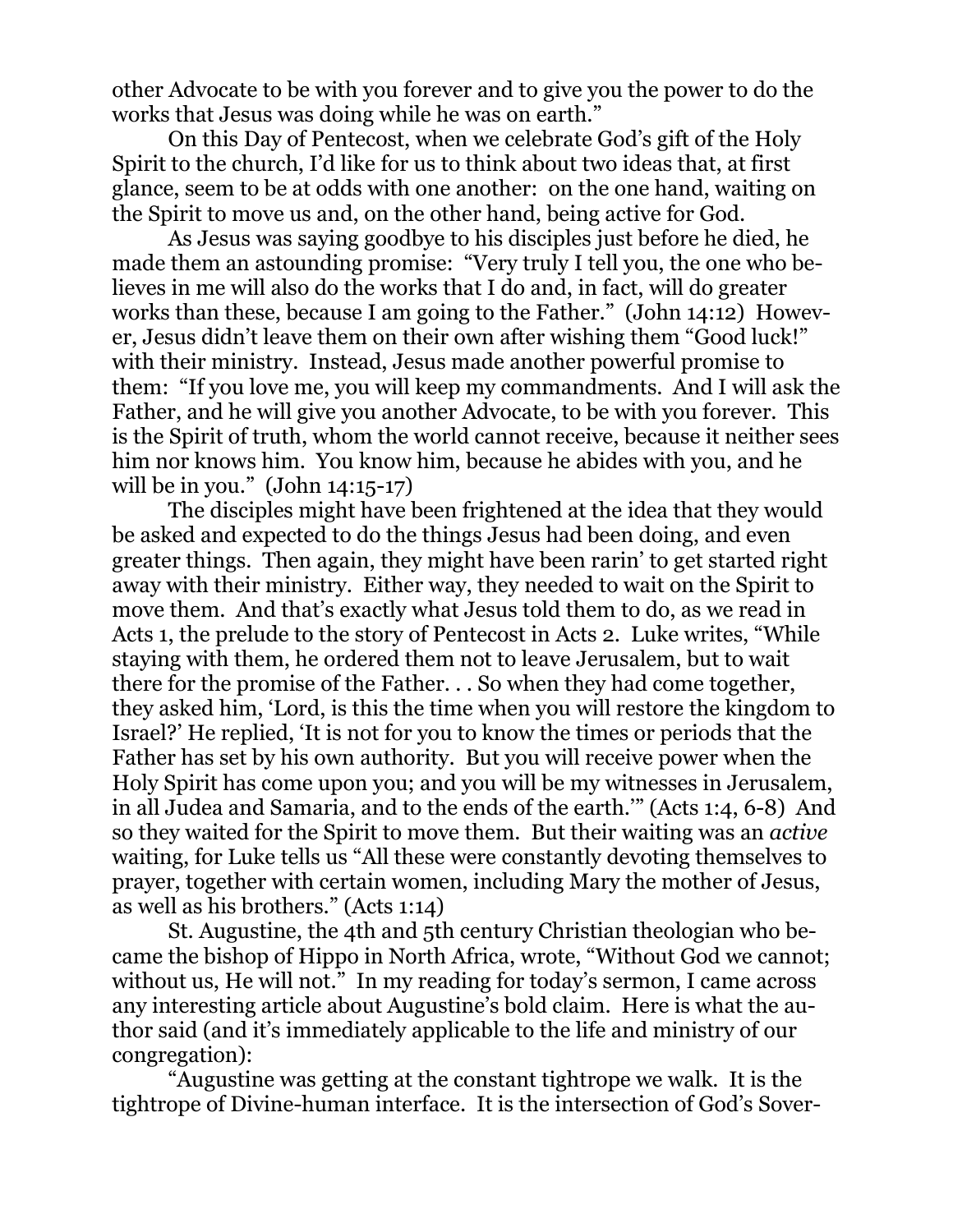eignty and our responsibility. It is the converging of supernatural power and human effort. And it is a rather messy, mysterious place to live.

"How hard do I need to work?

"How active must I be for faithfulness?

"What does God do and what do I do?

"Does my effort even matter?

"Is it mainly up to me to be faithful and diligent and disciplined?"

The author's blog was actually about Jesus' words in the next chapter of John (15), where Jesus says, "I am the vine, you are the branches. Those who abide in me and I in them bear much fruit, because apart from me you can do nothing." (John 15:5) But, since these words of Jesus come right after his promise of the gift of the Holy Spirit and his commission to his disciples to continue his work in his physical absence, it's worth noting that the presence and power of the Spirit of the Risen Christ are vitally important for our ministry and work as the Wallace Presbyterian Church.

Here are the blogger's reflections on Augustine's idea about God's sovereignty and our responsibility: "In our time, I think we are in the pendulum shift that is well on the side of human effort and not understanding the sovereign, divine, empowering side. We have the tendency to look for new techniques, methodologies, formulas, and skills that will 'make the difference' in my ministry or work place. We do not naturally think of nurturing and deepening our relationship with God when things are not going well."

Jesus told his disciples to wait for the Spirit to move, which agrees with his teaching, "apart from me you can do nothing." The blogger's comments are helpful for us to hear on this day when we celebrate the Holy Spirit and wonder what the Spirit means for our lives, our church, and our mission. He writes, "Without Jesus . . . nothing! So, if I decide to work twice as hard, but without Jesus, two x nothing = a bigger amount of NOTHING. That is, to say it mildly, a bit of a wake up call. And it supports what Augustine said in the first half of his sentence:

Without God we cannot . . .

"But Jesus also said that you and I are the ones to bear much fruit that lasts. We are the ones responsible to bear fruit. God isn't the one who is doing it. We are the ones responsible to do ministry, not God. We who follow Jesus are the ones who do the work of service. This is the second half of Augustine's spiritual equation:

. . . without us, He will not." 2

The other day I went to the Dollar General on Highway 117 to buy some notebooks. As I turned into the store's parking lot, I noticed the church sign at what used to be the Western Sizzlin' next door. The sign is for the Church of Pentecostal Gathering and it read, "Holy Ghost Revival Sister Kathy Boone Wed to Sun 7 PM." That got me thinking about Pente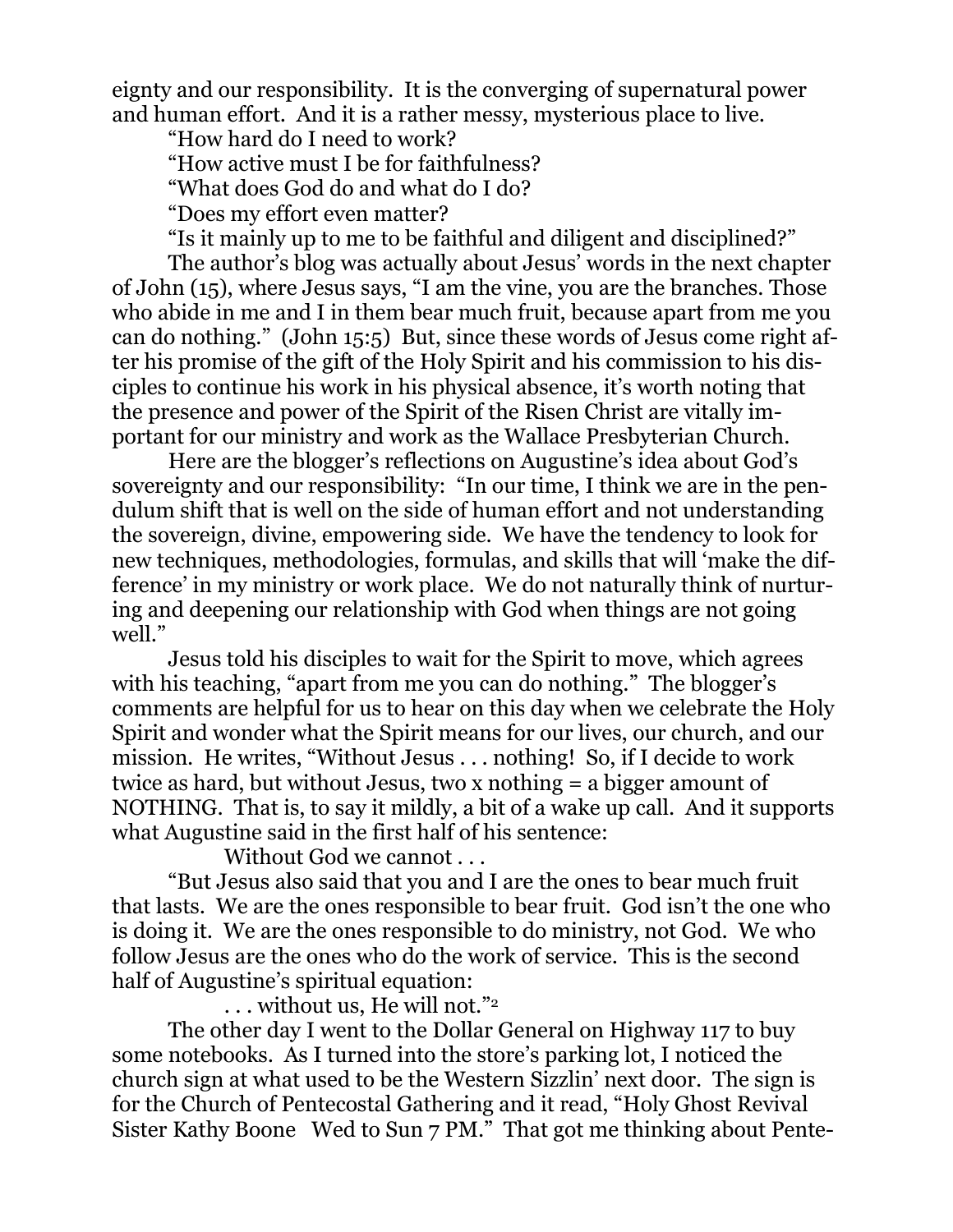cost and the Holy Spirit and our church and our ministry and Jesus' promise of another Advocate and his commission/promise that whoever believes in him will do the work that he does and even greater works.

I think I know what is meant by a "Holy Ghost Revival." Just the same, I thought I would Google the phrase and see what pops up. I found a dated advertisement for a Holy Ghost Revival that took place in April 2018 in Tulsa, Oklahoma. The details included the name of the leader and went on to say, "There will be powerful preaching, teaching, and demonstration of the Holy Ghost. The hearts of many will be touched and changed forever by the Spirit of God. This is one event you do not want to miss."3 The event was scheduled to last six days.

I started wondering if what we *really* need to do in the church is pay attention to and open ourselves up to God's Holy Spirit who is already and always present and at work among us. In a way, the Holy Spirit is like the canoe, the motorboat, and the helicopter. God has already provided what we need to do what God calls us to do as a church. The question is whether or not we're willing to accept God's gift that he sends our way, to wait for the Spirit to move us.

There are at least two dangers in waiting on the Spirit to move us. First, we might end up sitting around not doing much of anything or expecting God to do everything. Second, when the Spirit does move us, we might resist  $-$  sometimes mightily  $-$  going where the Spirit wants to lead us and doing what the Spirit wants us to do.

In the past few weeks, we've seen the humbling and heart-breaking pictures of the damage done by the tornadoes that ravaged the middle part of our country. Around here, we're all too familiar with the power of the wind. I'm not equating God's Holy Spirit with the destructive winds of tornadoes and hurricanes, but there is certainly a sense of power and change and freshness and newness that comes with the Holy Spirit, if only we're willing to open the windows and the doors of our lives and our church and let God's Holy Spirit blow through.

What I'm trying to say is, waiting for the Spirit to move us can't be a passive activity. We must be ready to respond in faith when the Holy Spirit calls us to be a part of the new things God is always doing. Waiting for the Spirit to move doesn't mean waiting for the Holy Spirit to do everything on our behalf. Instead, waiting for the Spirit to move us means being open to God's life-giving power and opportunities to do Jesus' work here on earth.

Here's how we affirm our faith in God's Holy Spirit is "The Brief Statement of Faith" of the Presbyterian Church (U.S.A.). Notice how the Holy Spirit enables and empowers us to do ministry and mission. *We trust in God the Holy Spirit,*

*everywhere the giver and renewer of life. The Spirit justifies us by grace through faith,*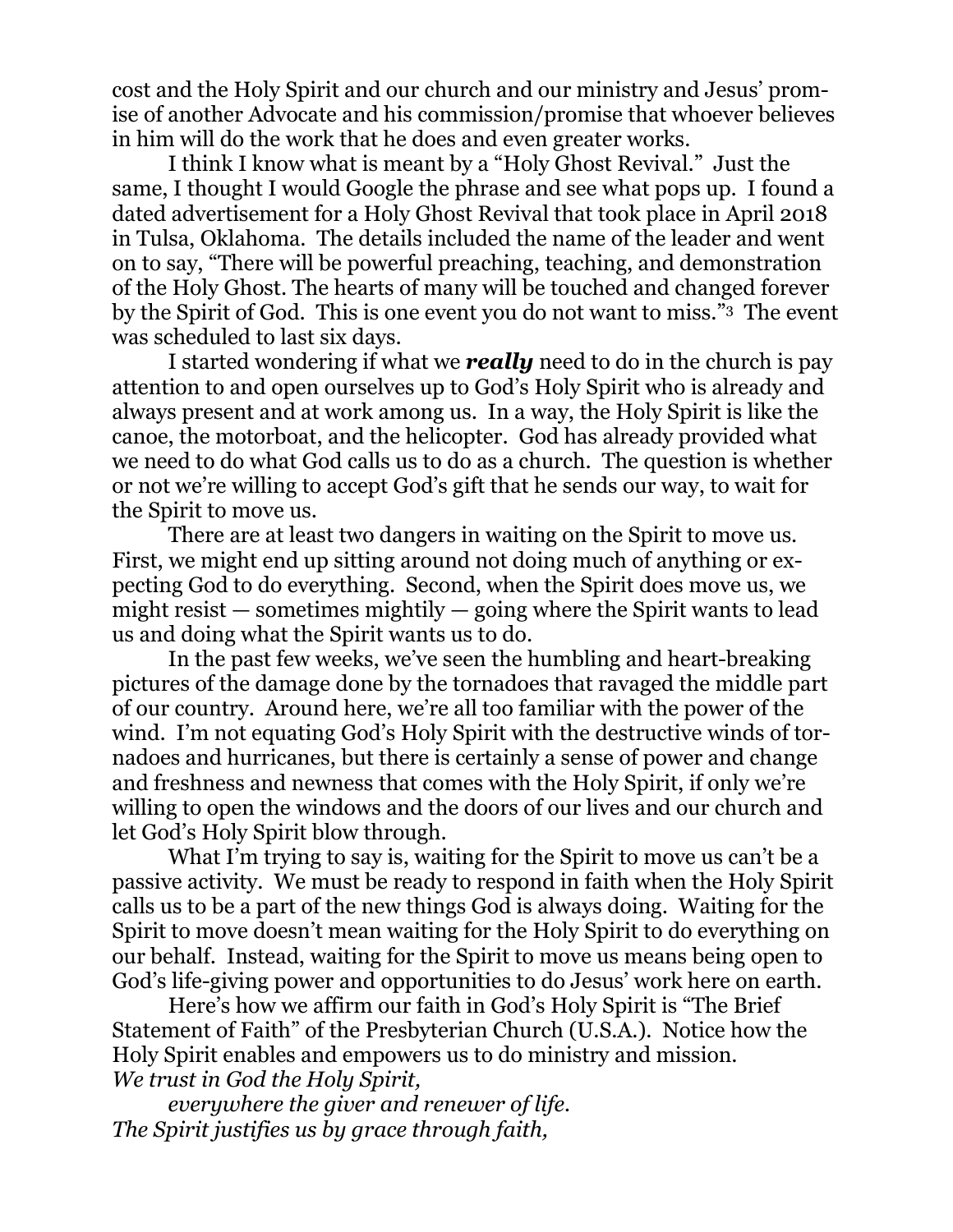*sets us free to accept ourselves and to love God and neighbor, and binds us together with all believers in the one body of Christ, the church. The same Spirit who inspired the prophets and apostles rules our faith and life in Christ through Scripture, engages us through the Word proclaimed, claims us in the waters of baptism, feeds us with the bread of life and the cup of salvation, and calls women and men to all ministries of the church. In a broken and fearful world the Spirit gives us courage to pray without ceasing, to witness among all peoples to Christ as Lord and Savior, to unmask idolatries in church and culture, to hear the voices of peoples long silenced, and to work with others for justice, freedom, and peace. In gratitude to God, empowered by the Spirit, we strive to serve Christ in our daily tasks and to live holy and joyful lives, even as we watch for God's new heaven and new earth, praying, Come, Lord Jesus!* Glory be to the Father, and to the Son, and to the Holy Spirit. Amen.

*Let us pray:Lord God, through Christ you have given us peace that the world cannot give. Let your Spirit of truth abide with us so that we may live in hope, grow in faith, and keep your commandments of love.*

*You sent the Spirit of truth to guide us into the way, the truth, and the life of Christ. Let your Spirit, our Advocate, guide us still— preserving us from judgment, protecting us from sin, and leading us into righteousness, so that we may testify to the good news: fullness of life and joy for all; through Jesus Christ our Savior and in the unity of the Holy Spirit. Amen.*

## **NOTES**

<sup>1</sup>This version of the joke is taken from Troy DuFrene, "Two Boats and an Helicopter: Thoughts on Stress Management," *Psychology Today* May 4, 2009 at [www.psychologytoday.com.](http://www.psychologytoday.com/)